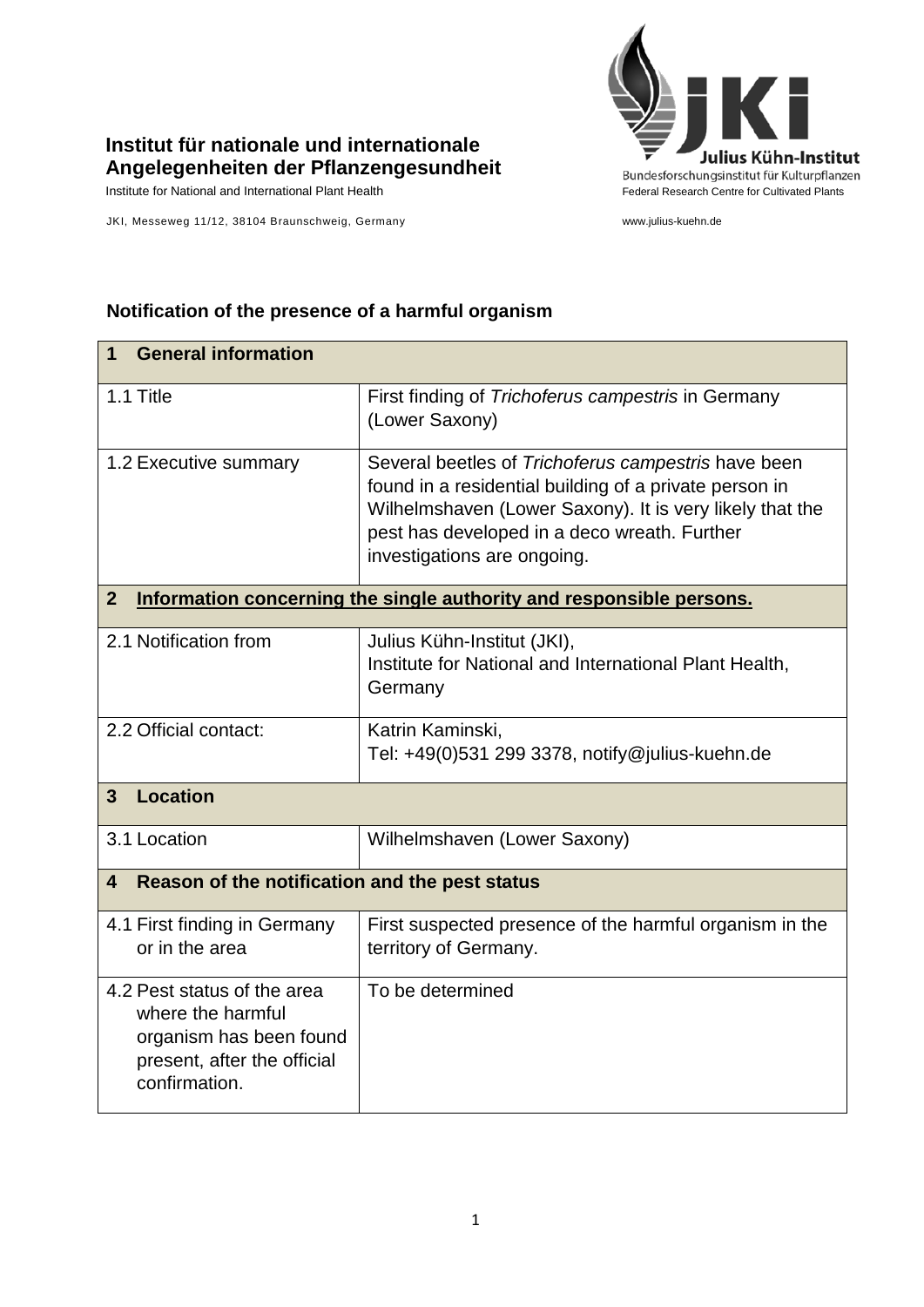| 4.3 Pest status in Germany before the official<br>confirmation of the presence, or suspected<br>presence, of the harmful organism. | Absent: no pest records                                                                                                   |  |
|------------------------------------------------------------------------------------------------------------------------------------|---------------------------------------------------------------------------------------------------------------------------|--|
| 4.4 Pest status in Germany after the official<br>confirmation of the presence of the harmful<br>organism.                          | to be determined                                                                                                          |  |
| Finding, sampling, testing and confirmation of the harmful organism.<br>$5\phantom{.0}$                                            |                                                                                                                           |  |
| 5.1 How the presence or appearance of the harmful<br>organism was found.                                                           | The harmful organism was<br>found by a private person at<br>home.                                                         |  |
| 5.2 Date of finding:                                                                                                               | 18 <sup>th</sup> July 2016                                                                                                |  |
| 5.3 Sampling for laboratory analysis.                                                                                              |                                                                                                                           |  |
| 5.4 Name and address of the Laboratory.                                                                                            |                                                                                                                           |  |
| 5.5 Diagnostic method.                                                                                                             | Morphological identification                                                                                              |  |
| 5.6 Date of official confirmation of the harmful<br>organism's identity.                                                           | 26 <sup>th</sup> July 2016                                                                                                |  |
| Infested area, and the severity and source of the outbreak in that area.<br>6                                                      |                                                                                                                           |  |
| 6.1 Size and delimitation of the infested area.                                                                                    |                                                                                                                           |  |
| 6.2 Characteristics of the infested area and its<br>vicinity.                                                                      |                                                                                                                           |  |
| 6.3 Host plants in the infested area and its vicinity.                                                                             |                                                                                                                           |  |
| 6.4 Infested plant(s), plant product(s) and other<br>object(s).                                                                    | A deco wreath made of<br>climbing plants (species is not<br>known so far) with boreholes<br>was found (See Fig. 1 and 2). |  |
| 6.5 Vectors present in the area.                                                                                                   | $\overline{\phantom{a}}$                                                                                                  |  |
| 6.6 Severity of the outbreak.                                                                                                      |                                                                                                                           |  |
| 6.7 Source of the outbreak.                                                                                                        | Probably introduced with the<br>plant product but the origin is<br>not known.                                             |  |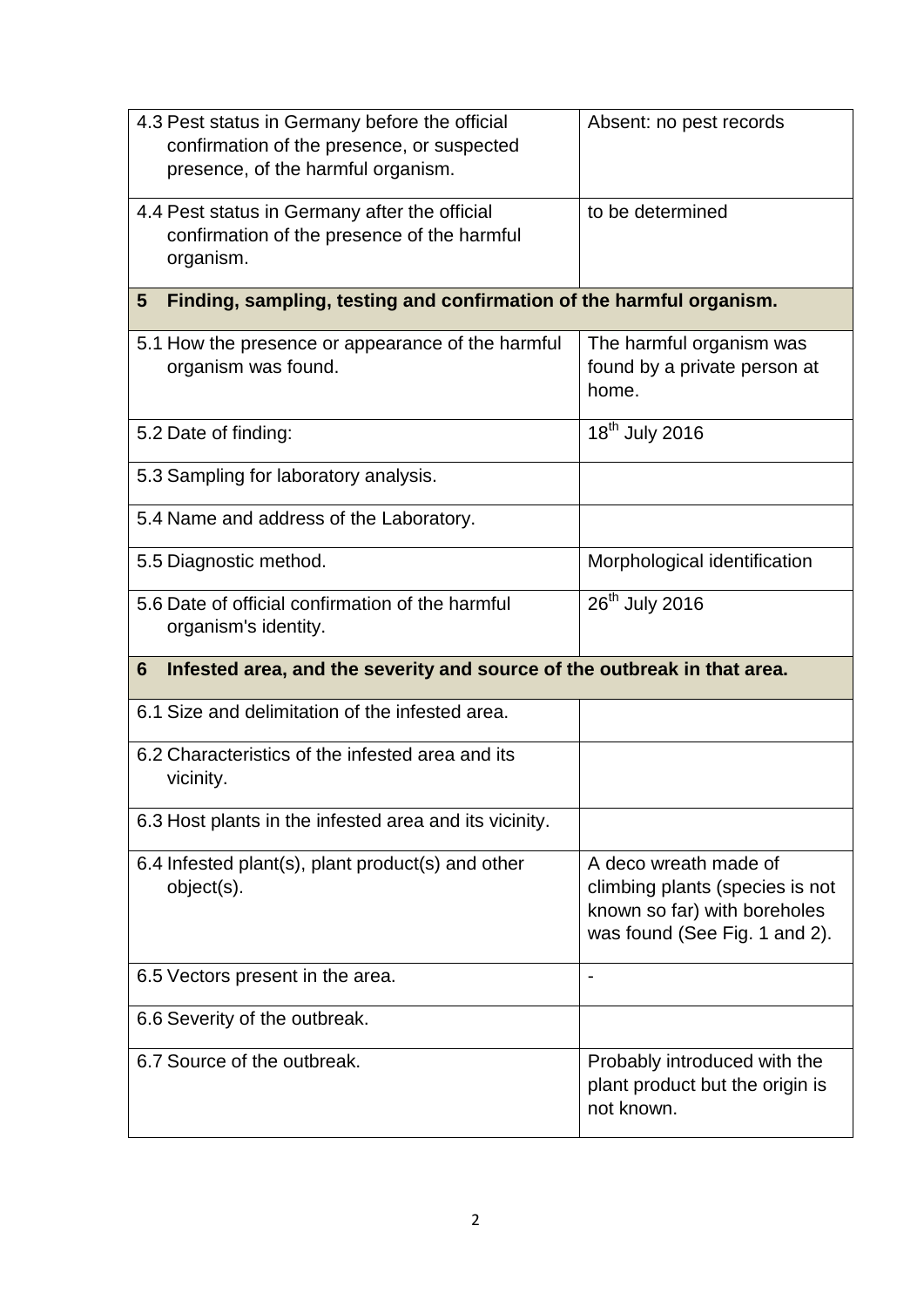| <b>Official phytosanitary measures.</b>                                           |  |
|-----------------------------------------------------------------------------------|--|
| 7.1 Adoption of official phytosanitary measures.                                  |  |
| 7.2 Date of adoption of the official phytosanitary<br>measures.                   |  |
| 7.3 Identification of the area covered by the official<br>phytosanitary measures. |  |
| 7.4 Objective of the official phytosanitary measures.                             |  |
| 7.5 Measures affecting the movement of goods.                                     |  |
| 7.6 Specific surveys.                                                             |  |
| 8<br>Pest risk analysis/assessment                                                |  |

Preliminary pest risk analysis (Express – PRA) exists (in German).

The phytosanitary risk is assessed medium for Germany and the other EU-Member States (high uncertainty of the assessment).

*Trichoferus campestris* did not occur in Germany before this first finding but it is present in some Eastern European countries. It is not listed in the Directive 2000/29/EC but had been included in the EPPO A2 list in 2007.

*T. campestris* may infest living trees of the genera *Malus, Morus, Betula, Gleditisia, Picea, Pinus, Salix* and *Sorbus* and it is also a pest of dried wood and timber of many species including conifers and hardwood.

It is presumed that *T. campestris* may establish outdoors in Germany and other EU-Member States due to appropriate climatic conditions. It is not possible yet to assess the potential damage properly because of the lack of data.